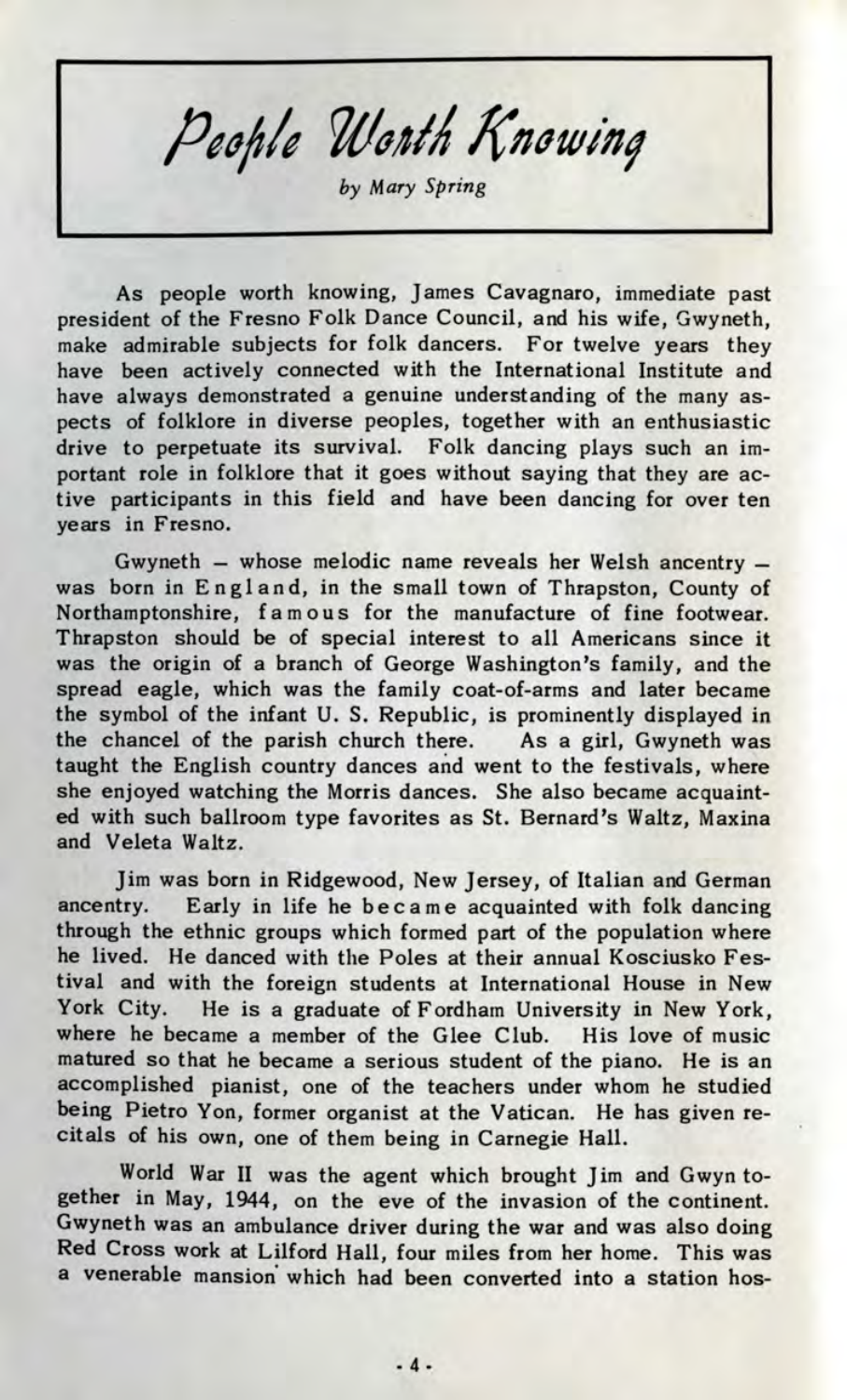

James and Gwyneth Cavagnaro in Danish Costumes, with Mayor C. "Col" Evans, Mayor of Fresno